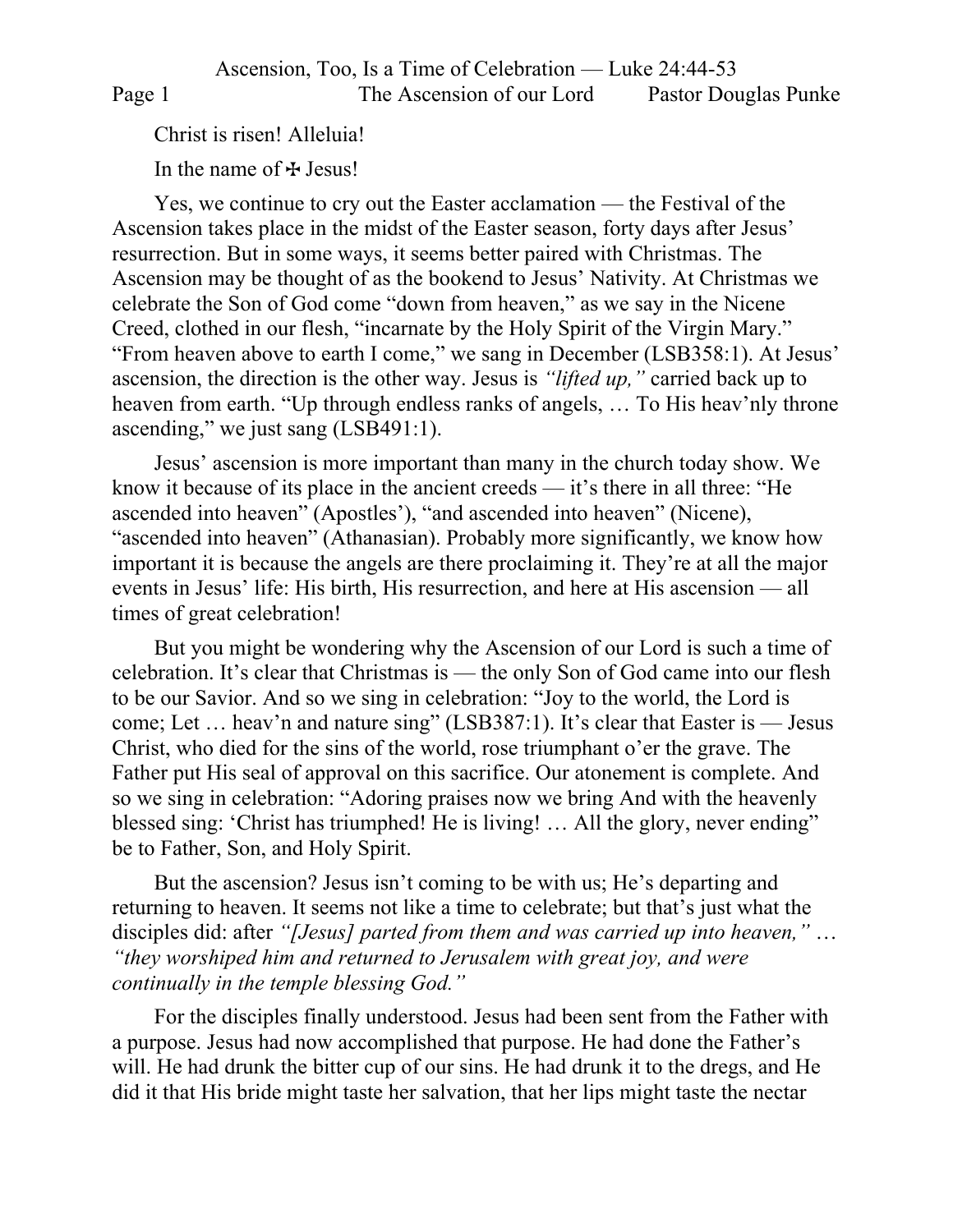Ascension, Too, Is a Time of Celebration — Luke 24:44-53 Page 2 The Ascension of our Lord Pastor Douglas Punke that flows from His wounds and fills the cup from which we now drink: forgiveness in His blood, life, and salvation.

For Jesus has accomplished His work of love — to be sure it was a work that cost Him His own life's blood, a work that required Him to pass through death and Hades for you, enduring these for you. But with this work accomplished, He returned to heaven as conqueror, not amidst whirlwind and fire, but with the clouds as His chariot. Jesus returned to heaven to take up His rightful place at the Father's right hand, crowned as King over heaven and earth.

We might be sad at such a departure except that Jesus leaves with promises on His lips. He's ascending into heaven, yet He promises to *"be with [us] always."* And so He is in His body, the Church, of which He is the head. With the promise of the Father, namely, the Spirit whom Jesus would send not just to His disciples on Pentecost, but to His Church, Jesus would actually not be so far away at all, but near in the proclamation of Him who fulfills the Scriptures, in the proclamation of Him who suffered and on the third day rose from the dead, in the proclamation of repentance in His name and the forgiveness of sins. The same promise empowers Christian baptism, fills it with forgiveness, and unites the baptized to Jesus. And, of course, with the words of Christ that the Holy Spirit brings to our remembrance, spoken over bread and wine, we participate with His body and His blood in the Holy Supper. Yes, Jesus is ever near by word and sacrament.

More than that, we have the promise proclaimed by angels that Jesus will come back one day in the way that He departed. And for us, Jesus' return in glory will not be frightful but eagerly anticipated. In that hour, the angels will flank Jesus and will trumpet the good news. Rise up from your slumber, O saints. Put on incorruption; put on immortality. Now is the consummation of your triumph in Christ's. Rise from the dead and receive your life everlasting.

This is what is signaled by Jesus' ascension, which is why the disciples rejoiced and worshiped God at His ascension and why His church gathers on this festival of His ascension — to *"shout to God with loud songs of joy … God has gone up with a shout"* (Ps. 47:1, 5) — to proclaim "surely Christ will come again to take us unto Himself" (John 14:3) — to confess as those who have been given *"the Spirit of wisdom and of revelation in the knowledge of him, having the eyes of [our] hearts enlightened,"* who *"know what is the hope to which he has called [us], what are the riches of his glorious inheritance in the saints"* that we have awaiting us the crown of everlasting life.

So, yes, contrary to common sense, we celebrate, with Christmas and Easter, Jesus' ascension, and we will sing it yet more tonight: "Be now our joy on earth, O